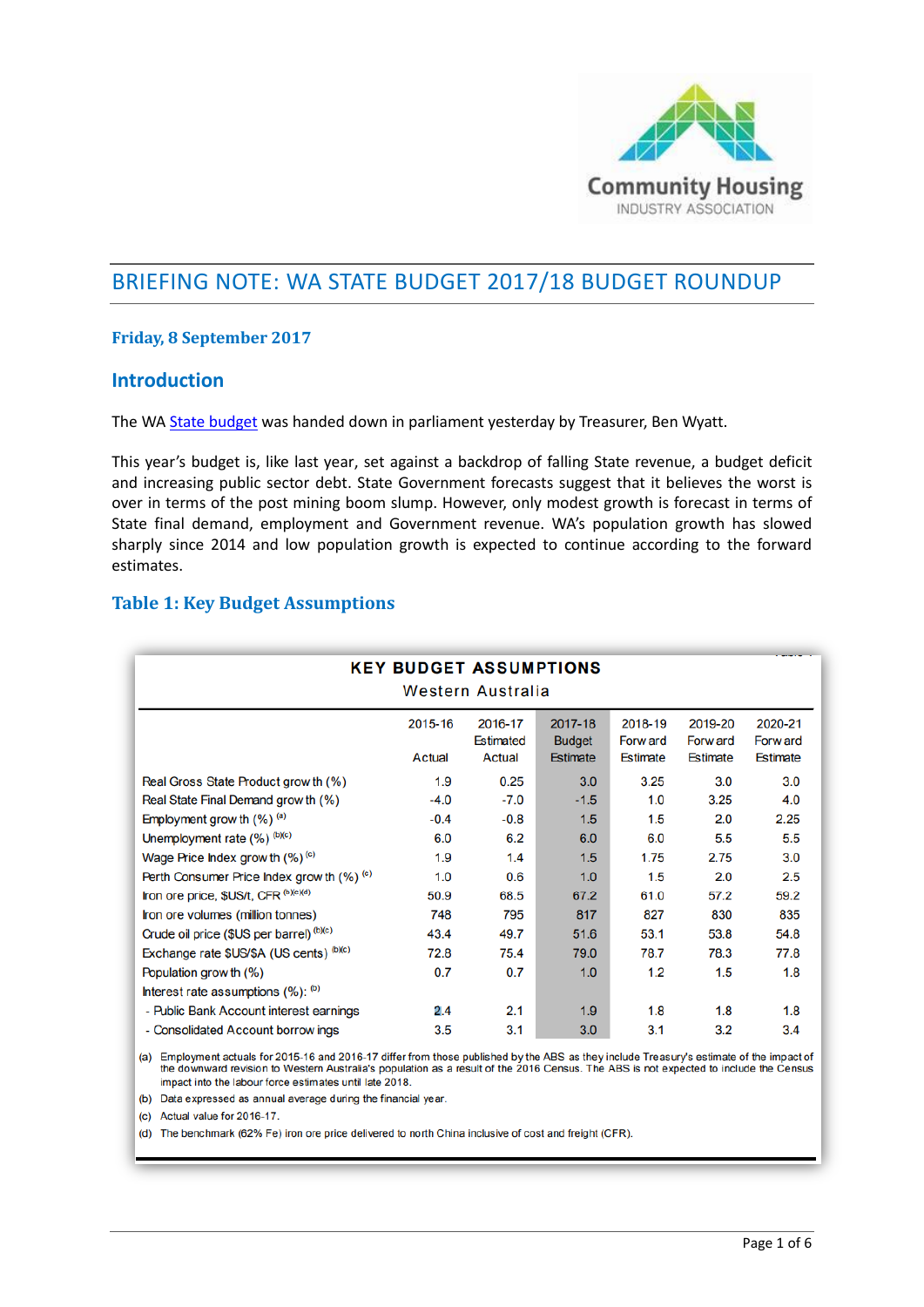

Although the State Government, does announce a suite of budget repair measures this is not an austerity budget. The forward estimates project that net public sector debt will continue to rise and not peak until 2019/20 at just under \$44 billion dollars. In addition, total government spending is estimated to increase by 3.7% in 2017/18 with revenue expected to increase by 6.7% in the same year before falling sharply (to 1%) in 2018/19. (See Table 2 for more details).

## **Table 2: Key Budget Aggregates**

| <b>KEY BUDGET AGGREGATES</b><br>Western Australia |          |                  |                 |          |          |                 |
|---------------------------------------------------|----------|------------------|-----------------|----------|----------|-----------------|
|                                                   | 2015-16  | 2016-17          | 2017-18         | 2018-19  | 2019-20  | 2020-21         |
|                                                   |          | <b>Estimated</b> | <b>Budget</b>   | Forw ard | Forw ard | Forw ard        |
|                                                   | Actual   | Actual           | <b>Estimate</b> | Estimate | Estimate | <b>Estimate</b> |
| <b>GENERAL GOVERNMENT SECTOR</b>                  |          |                  |                 |          |          |                 |
| Net Operating Balance (\$m)                       | $-2,021$ | $-3,039$         | $-2.340$        | $-1.666$ | $-1,114$ | 1,260           |
| Revenue (\$m)                                     | 26.485   | 26.672           | 28.457          | 28.743   | 30.103   | 33.272          |
| Revenue Grow th (%)                               | $-3.3$   | 0.7              | 6.7             | 1.0      | 4.7      | 10.5            |
| Expenses (\$m)                                    | 28,506   | 29,710           | 30.797          | 30,408   | 31.218   | 32,012          |
| Expense Grow th (%)                               | 2.4      | 4.2              | $3.7^{(a)}$     | $-1.3$   | 2.7      | 2.5             |
| Net Debt at 30 June (\$m)                         | 13.717   | 19,377           | 24,105          | 27,613   | 29,779   | 29,259          |
| General Government Net Debt as a Share of Total   |          |                  |                 |          |          |                 |
| Public Sector Net Debt (%)                        | 50.2     | 59.6             | 63.8            | 66.7     | 68.0     | 67.0            |
| <b>TOTAL PUBLIC SECTOR</b>                        |          |                  |                 |          |          |                 |
| Net Debt at 30 June (\$m)                         | 27,347   | 32.500           | 37.810          | 41,425   | 43,784   | 43.638          |
| Asset Investment Program (\$m)                    | 5.237    | 5.181            | 6.001           | 5.949    | 5.348    | 5.021           |
| Cash Surplus/Deficit (\$m)                        | $-4.731$ | $-4.491$         | $-4.682$        | $-3.434$ | $-2.176$ | 271             |

## **Housing**

#### **Significant Issues affecting the Agency**

The following is cited in the budget papers as the significant issues in relation to housing and homelessness:

"Affordable housing is still out of reach for many Western Australians on low incomes even though the Western Australian property market has been in a cyclical downswing over the past few years. As at March 2017, the median house price in Perth was \$506,500, with a lower quartile price of \$405,000, and median rents at \$360 per week with lower quartile rents at \$320 per week.

The gap between what people can afford and what it costs means that there is an ongoing demand and need for assistance across the housing continuum. This includes sustained demand and need for social housing (including from people who also have health, disability or complex personal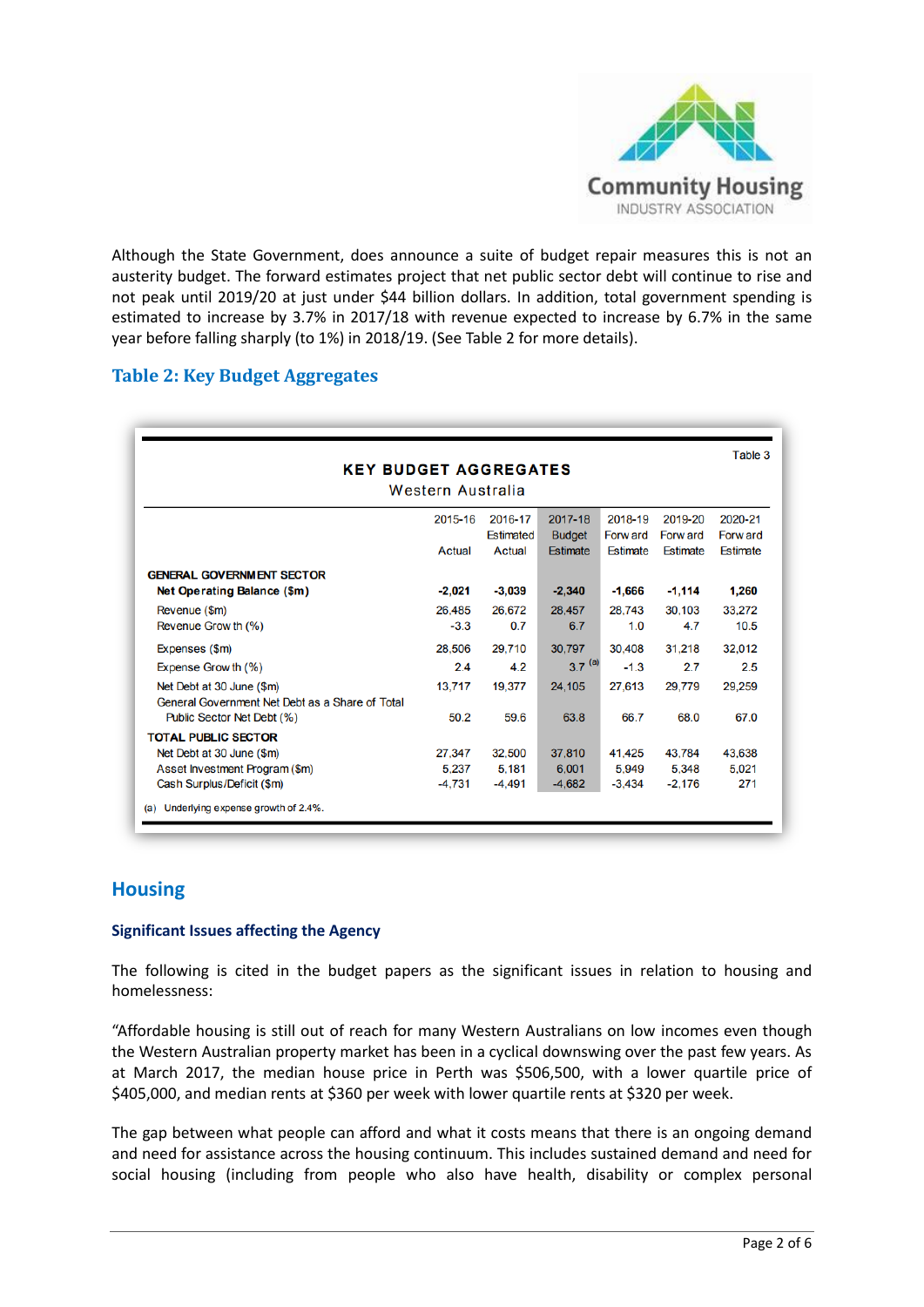

circumstances in addition to low incomes), with an overall waiting list of 16,516 and a priority waitlist of 1,590 households as at 30 June 2017.

The Commonwealth has proposed changes to funding for social housing and homelessness services to take effect from 1 July 2018. The Commonwealth is seeking to replace both the National Affordable Housing Agreement and NPA on Homelessness with a new National Housing and Homelessness Agreement, which is broader in scope than current agreements but with no additional funding allocated in the Federal Budget. State officials are actively engaged with the Commonwealth and other jurisdictions to progress these negotiations but the scope of the new agreement is not finalised and the timeframe for negotiating the new agreement may be difficult to achieve. In addition, to date, there is no further Commonwealth funding commitment beyond 2017-18 in relation to housing in remote communities after the current National Partnership on Remote Housing concludes on 30 June 2018.

The Commonwealth's proposed National Housing Finance and Investment Corporation, which will look to increase private sector investment into social and affordable rental housing, has potential to alleviate some of the demand pressures for rental housing in the long-term. The Department will continue to work closely with the Department of Treasury to maximise the outcomes for social and affordable housing that can be achieved under this initiative."

#### **Budget Initiatives: Asset Investment Program**

#### 335 new public housing homes

The budget papers state that "\$44.1 million for the Construction and Spot Purchase program, including reinvestment of \$20 million proceeds from high value property sales and \$9 million proceeds from Commonwealth stimulus funded property sales into public housing to allow the commencement of 335 public housing homes, which will be completed in the following year" It is not possible to tell from the budget papers what the net uplift in public housing stock will be once the additional 335 public housing dwellings come online.

#### Cross subsidising the social housing system through development activities

The budget papers state that the State Government will preside over "the development of 1,509 housing lots, including 1,017 lots developed with joint venture partners. Significant land development will support affordable, public and community housing throughout metropolitan and regional areas". CHIA understands this to mean that profits derived from the proposed development activities will be directed, in part, towards supporting the public and community housing sectors. CHIA is not aware of any formal initiatives in respect of new support for or investment in the community housing system.

#### More investment in Shared Equity housing and other affordable home ownership products.

Despite a general fall in demand, the State Government remains committed to creating affordable home ownership opportunities in WA with "\$21.7 million to secure a range of entry-level properties across the State for low to moderate income earners, through the Affordable Housing Shared Equity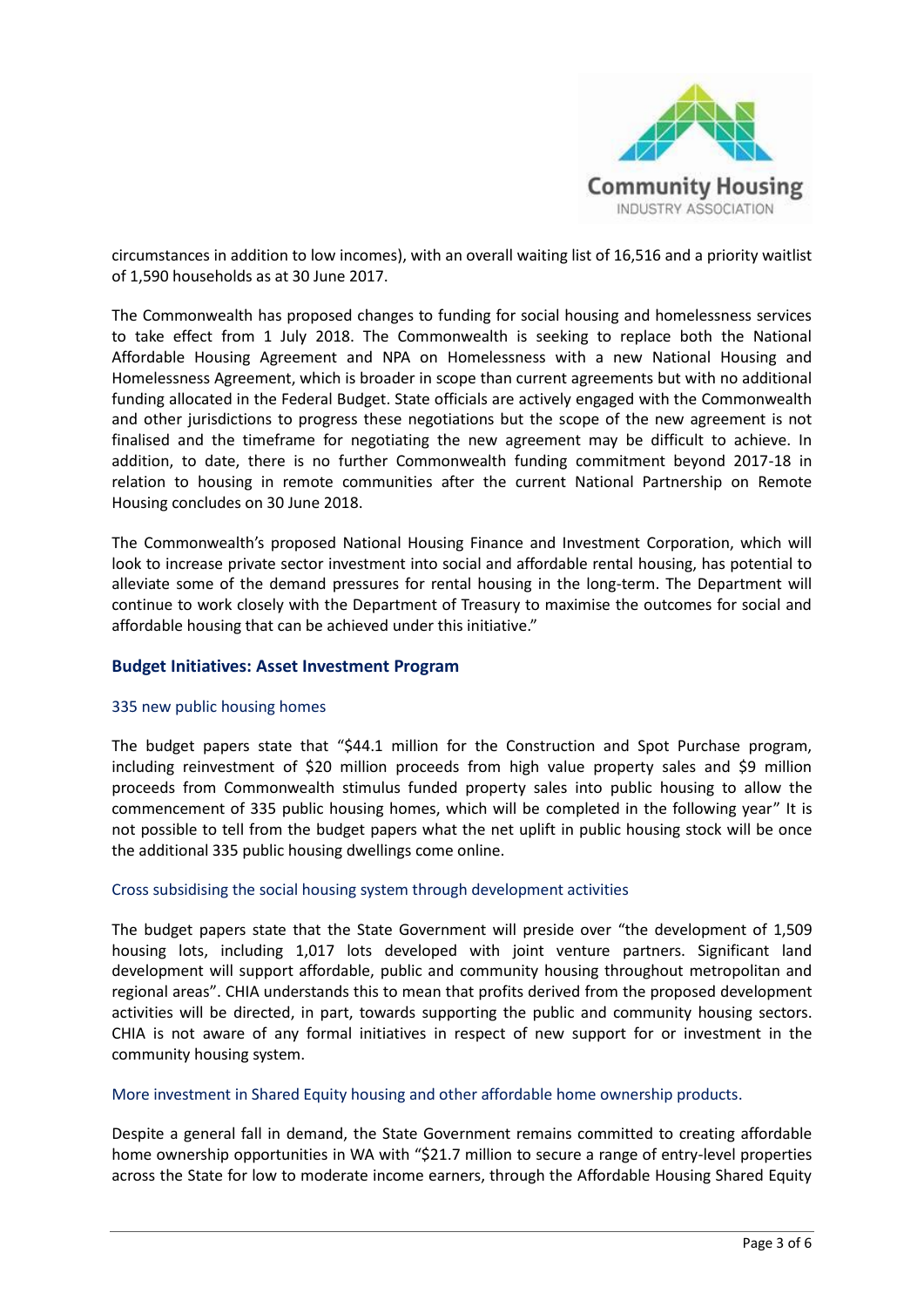

program; and \$58.5 million for the acquisition of suitable land to meet land supply for current and future Government housing programs, and to maintain a stream of affordable land supply for homebuyers."

#### **Homelessness and public housing expenditure**

Expenditure on Homelessness and other support services is budgeted to increase to just under \$86 million dollars in 2017/18 before falling back in the forward estimates. Expenditure on rental housing is also expected to increase in 2017/18 to just under \$898 million before falling year on year across the forward estimates. (See table below).

The public housing system is projected to run at a deficit of \$314 million in 2017/18 down from \$405 million in 2016/17. This is largely attributable to a projected increase in revenue of approximately \$149 million; presumably as a result of changes to public housing rent setting polices which has seen rents for many households increase.

| Table 3 & 4: Public housing and homelessness expenditure |  |
|----------------------------------------------------------|--|
|----------------------------------------------------------|--|

|                                                                          | 2015-16          | 2016-17                 | 2016-17                              | 2017-18                                    | 2018-19                              | 2019-20                              | 2020-21                              |
|--------------------------------------------------------------------------|------------------|-------------------------|--------------------------------------|--------------------------------------------|--------------------------------------|--------------------------------------|--------------------------------------|
| <b>Expense</b>                                                           | Actual<br>\$'000 | <b>Budget</b><br>\$'000 | <b>Estimated</b><br>Actual<br>\$'000 | <b>Budget</b><br><b>Estimate</b><br>\$'000 | Forward<br><b>Estimate</b><br>\$'000 | Forward<br><b>Estimate</b><br>\$'000 | Forward<br><b>Estimate</b><br>\$'000 |
| 1. Homelessness and Other Support                                        |                  |                         |                                      |                                            |                                      |                                      |                                      |
|                                                                          | 76,640           | 76,234                  | 78,793                               | 85,793                                     | 61,132                               | 57,171                               | 53,408                               |
| 2. Preventing and Responding to Family                                   |                  |                         |                                      |                                            |                                      |                                      |                                      |
| and Domestic Violence                                                    | 39,783           | 41,604                  | 43,285                               | 46,064                                     | 44,943                               | 43.445                               | 45,149                               |
| 3. Earlier Intervention and Family Support                               |                  |                         |                                      |                                            |                                      |                                      |                                      |
|                                                                          | 86.845           | 85.635                  | 74.975                               | 80.648                                     | 78.759                               | 79.394                               | 79.655                               |
| Working with Children Checks                                             | 13,925           | 14,079                  | 12,271                               | 12,562                                     | 12,448                               | 12,573                               | 12,683                               |
| <b>Child Protection Assessments and</b><br>5.                            |                  |                         |                                      |                                            |                                      |                                      |                                      |
|                                                                          | 77,435           | 77,317                  | 79,392                               | 82,827                                     | 83,261                               | 84,287                               | 85,154                               |
| 6. Care Arrangements for Children in the                                 |                  |                         |                                      |                                            |                                      |                                      |                                      |
|                                                                          | 241,810          | 258,636                 | 265,352                              | 279,007                                    | 288,390                              | 301,132                              | 315,817                              |
| 7. Support Services for Children in the                                  |                  |                         |                                      |                                            |                                      |                                      |                                      |
|                                                                          | 86.540           | 88,734                  | 93,797                               | 98,504                                     | 100,284                              | 102,326                              | 104,491                              |
| 8. Regulation and Support of the Early                                   |                  |                         |                                      |                                            |                                      |                                      |                                      |
| Education and Care Sector                                                | 14.935           | 14.075                  | 16.114                               | 17.063                                     | 14.685                               | 14.734                               | 14.837                               |
| 9. Payments to Individuals                                               | 25,035           | 26,180                  | 26,234                               | 28,909                                     | 29,659                               | 31,335                               | 31,339                               |
| 10. Delivery of Community Services, Grants                               |                  |                         |                                      |                                            |                                      |                                      |                                      |
|                                                                          | 55.037           | 56.826                  | 58,331                               | 56,000                                     | 47.532                               | 49.861                               | 48,757                               |
| 11. Planning and Coordination                                            | 47.209           | 53,376                  | 60,522                               | 99,703                                     | 138,759                              | 168,923                              | 183,235                              |
|                                                                          | 71.614           | 80.845                  | 65.185                               | 66.357                                     | 67.020                               | 68.425                               | 58.784                               |
| 13. Community Living Support                                             | 274,328          | 272,321                 | 265,320                              | 330,720                                    | 368,786                              | 440.423                              | 471,673                              |
| 14. Independent Living Support                                           | 245,503          | 246,506                 | 235,406                              | 303.467                                    | 342.238                              | 421.018                              | 446.995                              |
| 15. Therapy and Specialised Care                                         | 94,789           | 99,038                  | 106,223                              | 169,788                                    | 209,759                              | 283,808                              | 368,333                              |
| 16. Community Participation                                              | 164,662          | 186,015                 | 194,187                              | 285,014                                    | 340,613                              | 447,362                              | 550,053                              |
| 17. Advocacy, Access and Inclusion                                       | 6,690            | 6,126                   | 5,812                                | 6,093                                      | 6,196                                | 6,559                                | 5,405                                |
|                                                                          | 827,723          | 838,617                 | 840,432                              | 897,728                                    | 779,748                              | 720,906                              | 702,259                              |
|                                                                          | 142,685          | 124,448                 | 101,277                              | 110,239                                    | 128,453                              | 150.443                              | 194,499                              |
| 20. Land and Housing Supply<br>21. Government Regional Officers' Housing | 299,576          | 487.786                 | 414.567                              | 461,775<br>170.120                         | 403.661<br>171.594                   | 432,355<br>164,491                   | 385,952                              |
| 22. Government Trading Enterprise                                        | 158,792          | 184,161                 | 164,935                              |                                            |                                      |                                      | 163,661                              |
|                                                                          |                  |                         |                                      | (16, 750)                                  | (22, 314)                            | (26, 381)                            | (32, 977)                            |
|                                                                          |                  |                         |                                      |                                            |                                      |                                      |                                      |
| <b>Total Cost of Services </b>                                           | 3,051,556        | 3,318,559               | 3,202,410                            | 3,671,631                                  | 3,695,606                            | 4,054,590                            | 4,289,162                            |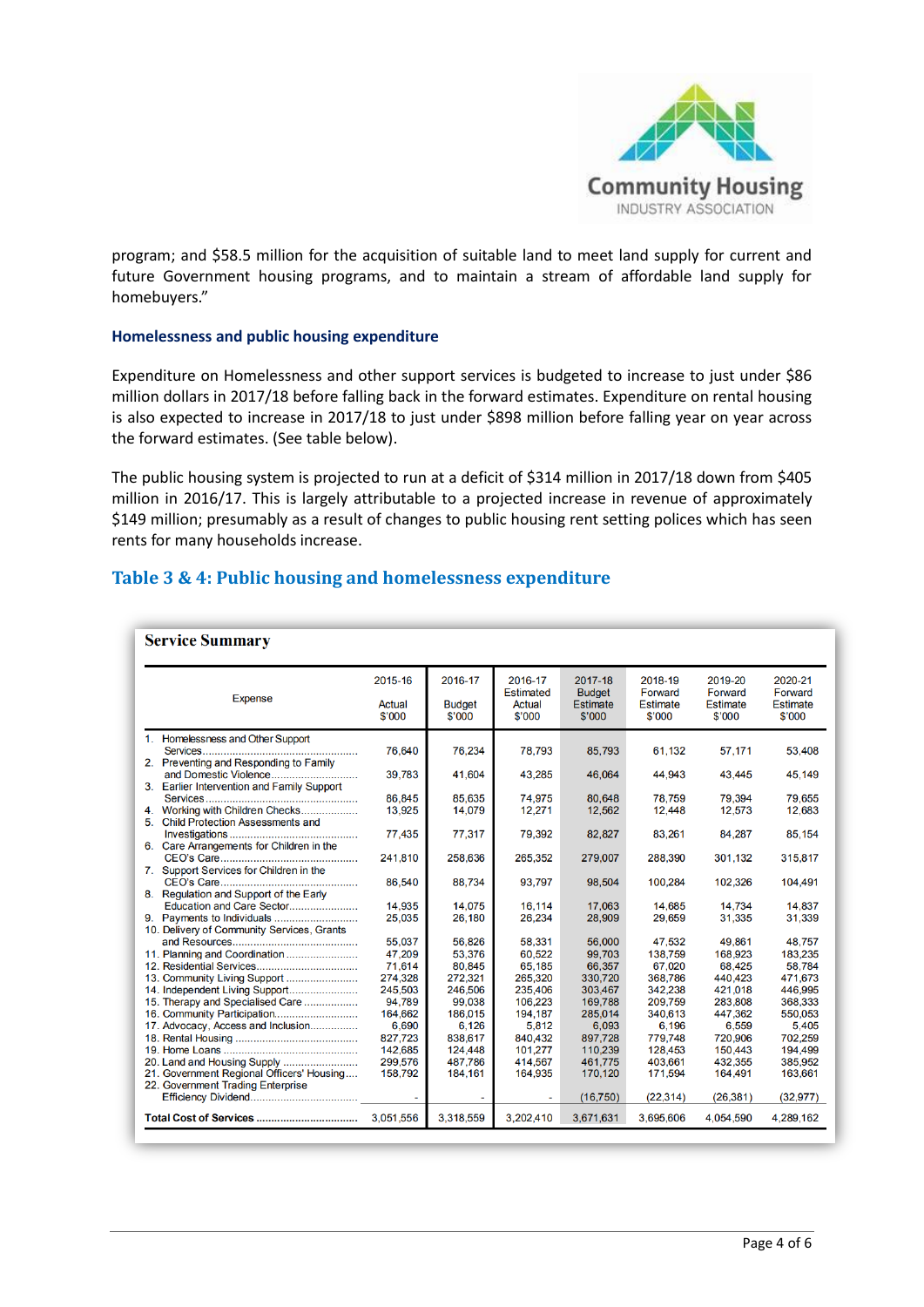

| Actual                       | <b>Budget</b>                | <b>Estimated</b><br>Actual   | <b>Budget</b><br><b>Target</b> | <b>Note</b> |
|------------------------------|------------------------------|------------------------------|--------------------------------|-------------|
|                              |                              |                              |                                |             |
| \$'000<br>827,723<br>544,361 | \$'000<br>838,617<br>511,378 | \$'000<br>840,432<br>434.653 | \$'000<br>897,728<br>583,084   |             |
| 283,362                      | 327.239                      | 405,779                      | 314,644                        |             |
| 1.219                        | 1,296                        | 1,334                        | 1,372                          |             |
|                              |                              |                              |                                |             |
|                              | \$15,342                     | \$16,261                     | \$15,150                       | \$15,236    |

## **Other Items of Note**

#### **Land and Housing sales fall short of budget projections**

Last year's budget estimated that revenue from land and housing sales would bring in just under \$642 million in 2016/17. The estimated actual for the year was \$479 million. The budget papers attribute the shortfall to "…to softening market conditions and protracted settlement timeframes resulting in lower inventory sales in 2015-16 for the affordable housing and public housing stock redevelopment." Nevertheless, the budget target for 2017/18 is just over \$582 million.

#### **Keystart makes greater allowances for bad debts**

The total cost of service for the State Government's home loan function (Keystart) has increased by approximately \$9million dollars "due to an anticipated increase in the charge for bad and doubtful debts expenses caused by weaker economic conditions." CHIA assumes that these bad and doubtful debts refer to loans on the Keystart mortgage book. The budget papers also show that Keystart profits were directed to the Social Housing Investment Package in 2016/17.

#### **First Home Owners Numbers projected to fall; save Government money on grants.**

"The early cessation of the \$5,000 First Home Owner Grant Boost for new homes on 30 June 2017 (as previously announced) is expected to generate savings of around \$21.5 million over the four years to 2019-20. First Home Owner Grant expenditure is expected to reduce by \$26.5 million over the four years to 2019-20, in line with weaker than expected demand for first home purchases. This reflects a broader softening in housing market conditions, a deterioration in labour market conditions, record low wages growth and reduced population forecasts, all of which are expected to weigh on first home buyer activity."